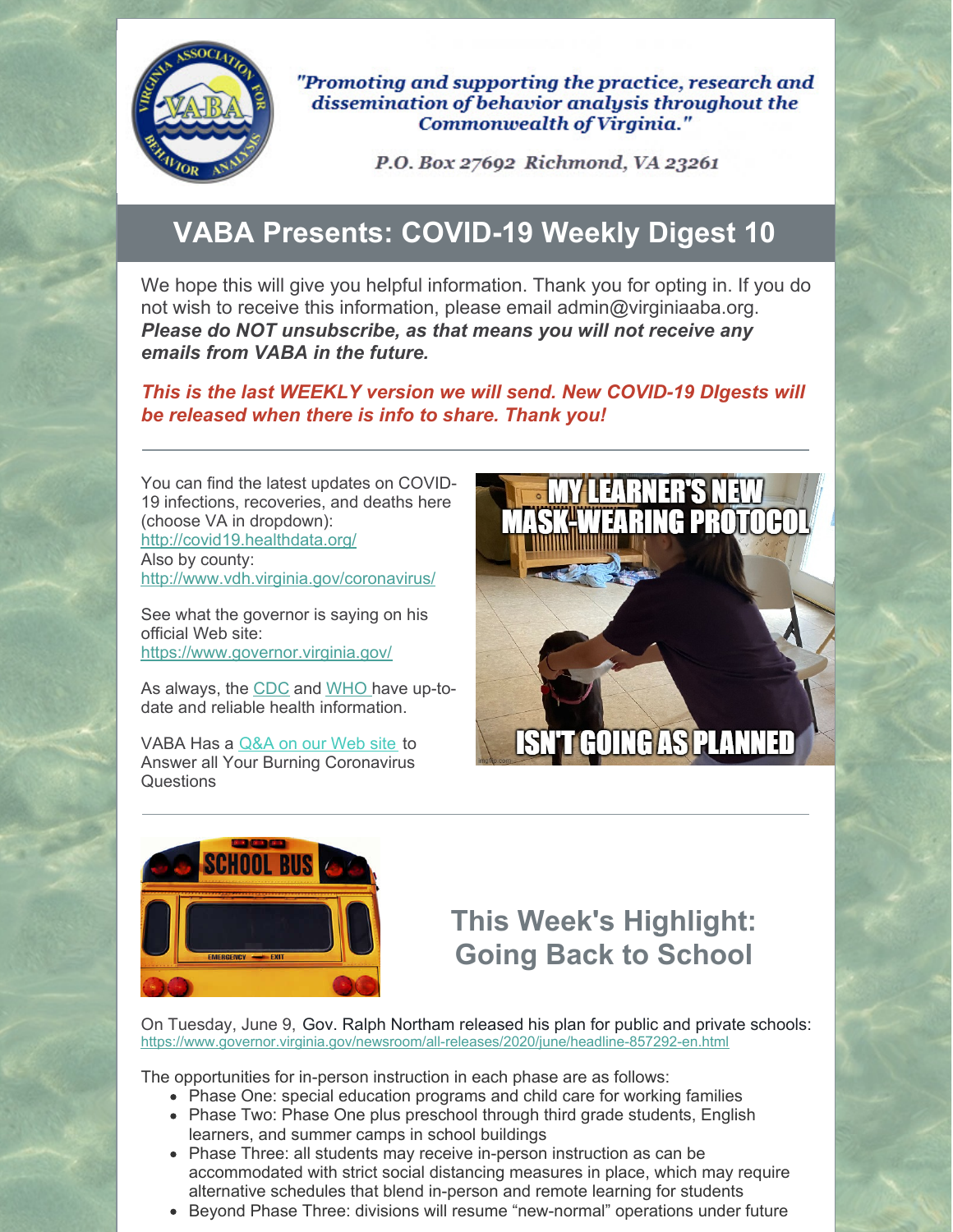guidance

### **Stay Tuned!**

## **We will soon be asking for your help!**



Are you providing ABA services via Telehealth? Is it working? Do you want to continue to the practice after the pandemic is over? Many do and for that reason, WE NEED DATA! We will be contacting agencies soon about sharing data on successes (and challenges) of telehealth. If you want to be involved, email admin@virginiaaba.org



### **Are You Hiring?**

Get your job noticed!

During COVID-19 restrictions, VABA is not charging for job [postings.](https://www.virginiaaba.org/product/post-a-job/) Click here to post yours!

#### **Medicaid Providers! Are you on the call?**

**Make sure to attend the weekly provider calls.**

**If you have any issues with any part of your services to Medicaid, please email VABA at [admin@virginiaaba.org](mailto:admin@virginiaaba.org). We will compile them and get you answers quickly. DMAS prefers that questions be funneled through the provider associations (such as VABA).**

DMAS is continually updating this Web page: <https://www.dmas.virginia.gov/#/emergencywaiver> with information.

Thank you for attending the DMAS Behavioral Health Provider & Stakeholder Call, held on Wednesday June 3, 2020. [Click](https://go.magellanhealth.com/e/703943/lth-providers-stakeholders-pdf/jdx77/114570242?h=KJb38cbJoEa4HJt35206E6j2WonCP4yulpETFV1OnmQ) here for the materials we reviewed during the June 3<sup>d</sup> call. We will post the recording online at [https://go.magellanhealth.com/e/703943/--emergencywaiver/jdx7c/114570242?](https://go.magellanhealth.com/e/703943/-MIALDrrxoszJEOYXjY2Ct6jbhXCdQ/jdx79/114570242?h=KJb38cbJoEa4HJt35206E6j2WonCP4yulpETFV1OnmQ) h=KJb38cbJoEa4HJt35206E6j2WonCP4yulpETFV1OnmQ.

To support providers and members we have created a resource guide "Addressing Traumatic Stress, Community Violence & Race-Based Trauma." https://go.magellanhealth.com/e/703943/esources-06-01- [2020finalv2-pdf/jdx7h/114570242?h=KJb38cbJoEa4HJt35206E6j2WonCP4yulpETFV1OnmQ.](https://go.magellanhealth.com/e/703943/-MIALDrrxoszJEOYXjY2Ct5TLFbpuw/jdx7f/114570242?h=KJb38cbJoEa4HJt35206E6j2WonCP4yulpETFV1OnmQ)